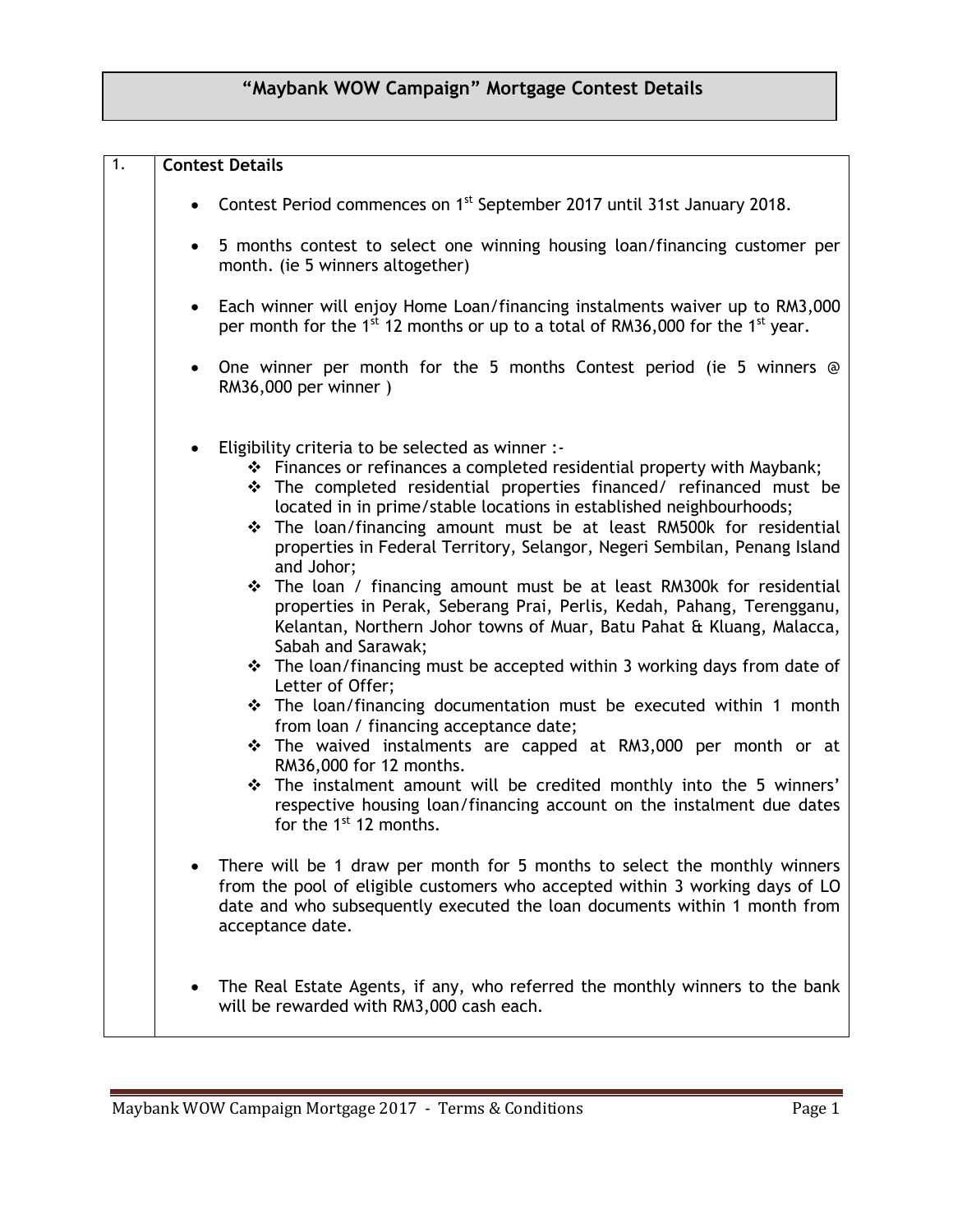## **"Maybank WOW Campaign" Mortgage Contest 2017 Terms and Conditions**

This Contest is organized by Malayan Banking Berhad (Co. No. 3813-K) and Maybank Islamic Berhad (Co. No. 787435-M) (collectively "Maybank" or "Bank") and is named the "Maybank WOW Campaign" Mortgage Contest ("Contest") which shall run for 6 months, from 1 September 2017 to 31 January 2018 (both dates inclusive) ("Campaign Period").

### **Eligibility**

- 1. Subject to clause 2 below, the Contest is open to any individual ("Applicant"), during the Contest Period who meets all the eligibility criteria as follows :
	- a. Applies for financing of a completed residential property from panel developers or from subsale market with Maybank OR applies to refinance an existing loan/financing from another bank to Maybank; *And*
	- b. Takes up a minimum loan/financing amount of RM500k for residential properties in Federal Territory, Selangor, Negeri Sembilan, Penang Island and Johor; OR a minimum loan amount of RM300k for residential properties in Perak, Seberang Prai, Perlis, Kedah, Pahang, Terengganu, Kelantan, Northern Johor towns of Muar, Batu Pahat & Kuang, Malacca, Sabah and Sarawak; *And*
	- b. Accepts the loan/financing offer from Maybank within 3 working days from date of the Letter of Offer; *And*
	- c. Executes the loan /financing documents with Maybank panel lawyers within 30 days from date the loan /financing offer is accepted.
- 2. For the purpose of these terms and conditions ("Terms and Conditions"):
	- a. "Maybank WOW Campaign" Mortgage Contest Prize means the Bank pays the monthly loan/financing instalments for the Contest winner of up to RM3,000 per month for the first 12 months, capped at RM36,000 for total instalments.
	- b. The term "execution" means Mortgage applications which have actually been approved by Maybank, accepted by Maybank customers, and the loan/financing security documents executed by Maybank customers.
	- c. The term "Applicant" means the primary applicant for joint Mortgage loan/financing customers.
	- d. The term "Mortgage" means Conventional and/or Islamic financing offered by Maybank for completed residential properties.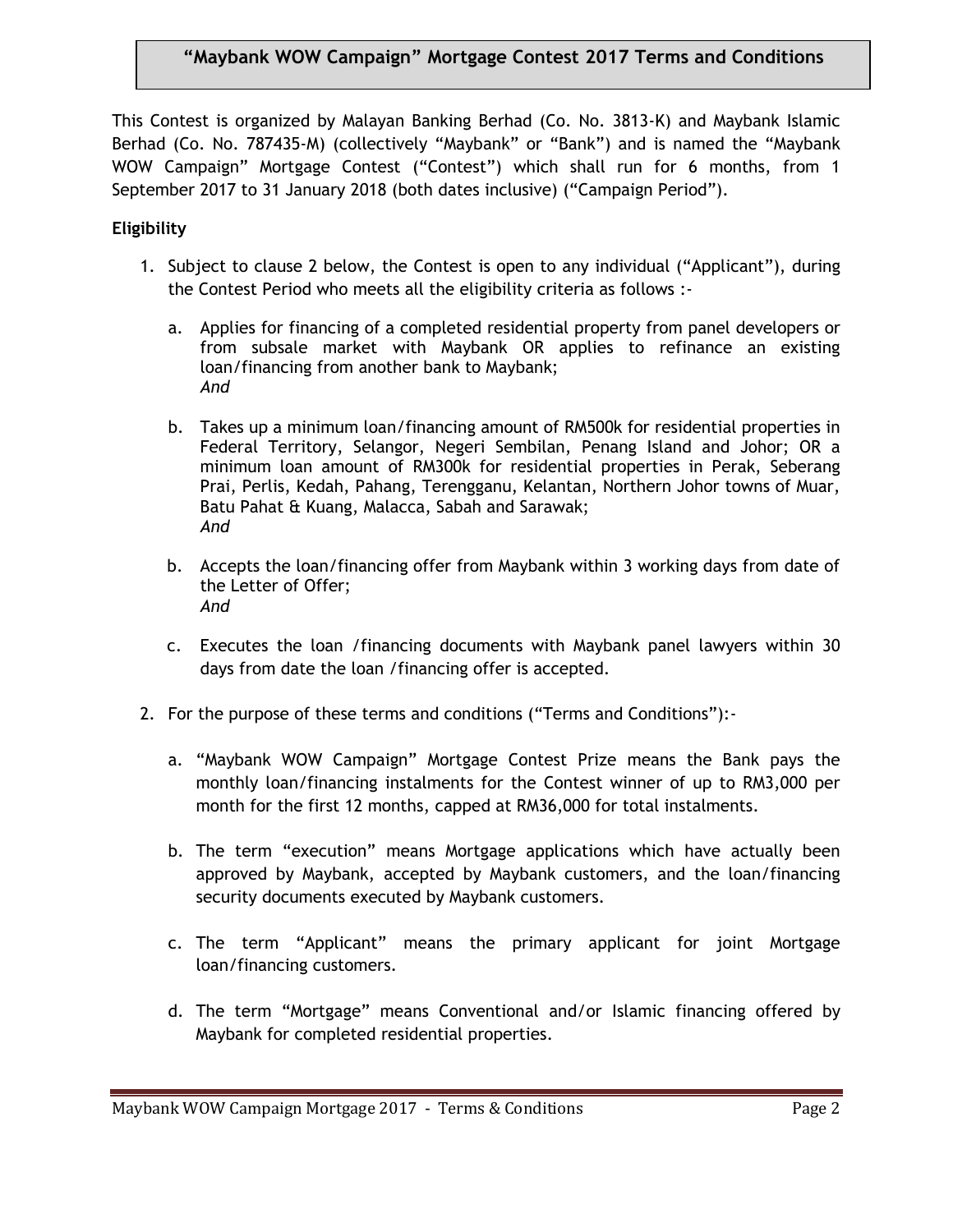- 3. The following persons are NOT eligible to participate in this Contest:
	- a. Customer(s) who have applied for Maybank housing loan/financing from the primary market e.g: new development, under construction, and/or incomplete properties.
	- b. Customer(s) who have obtained their mortgage facility from any Maybank subsidiaries and/or affiliates in countries other than Malaysia; and/or
	- c. Maybank Mortgage customer(s) who is(/are) in default of any facilities granted by Maybank, its subsidiaries and/or affiliates at any time during the Contest Period, subject to Maybank's discretion.
	- d. Maybank Staff.

### **Contest Mechanics**

- 4. Customers who fulfill the criteria set out in these Terms and Conditions shall be eligible to be selected as the monthly winner of the "Maybank WOW Campaign" Mortgage Contest ("Winner").
- 5. There will be 5 monthly draws during the Contest period to select 5 monthly Winners of the "Maybank WOW Campaign" Mortgage Contest from the pool of eligible customers.

The following additional terms and condition shall apply to the "Maybank WOW Campaign" Mortgage Contest:

- 6. Upon successful selection, the "Maybank WOW Campaign" Mortgage Contest Winner is entitled to the waived instalments of up to RM3,000 per month & up to RM36,000 for the  $1^{st}$  12 months.
- 7. Maybank will credit into Winner's Maybank/Maybank Islamic Home Loan/Financing Account the waived instalment value of up to RM3,000 per month on the monthly instalment due dates for the  $1<sup>st</sup>$  12 months.
- 8. All Winners must be in good credit standing throughout the  $1<sup>st</sup> 12$  months instalment payment period.
- 9. If the Winner's monthly instalment amount is in excess of RM3,000, Maybank shall pay only RM3,000 towards the monthly instalment amount for the  $1<sup>st</sup> 12$  months with the excess to be paid by the Winner.
- 10. If the Winner's monthly instalment is less than RM3,000, the Bank shall pay only the actual instalment amount for the  $1<sup>st</sup> 12$  months.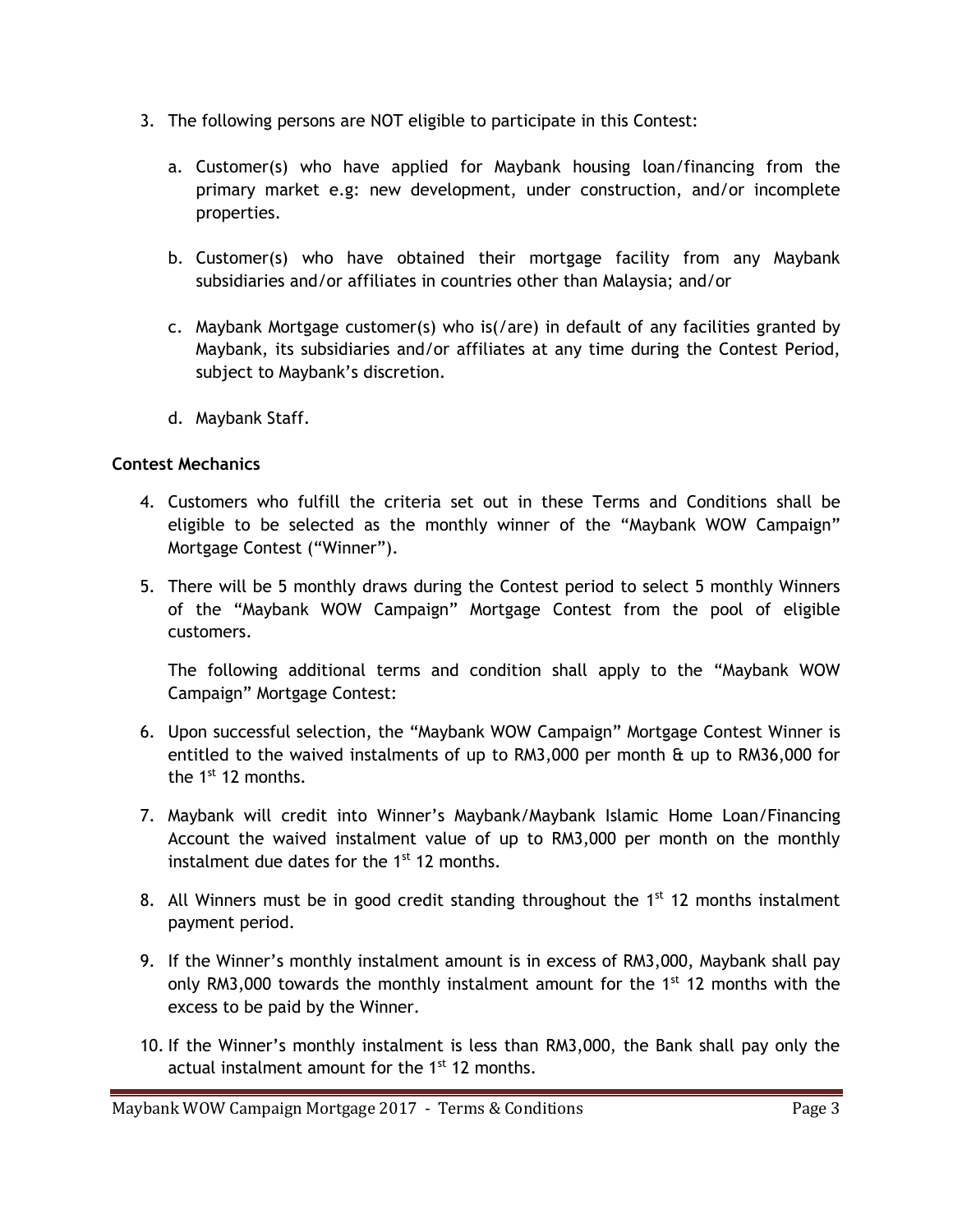#### **Other Terms & Conditions**

- 11. In no event will Maybank be liable for any loss or damages (including without limitation, loss of income, profits or goodwill, direct or indirect, incidental, consequential, exemplary, punitive or special damages of any party including third parties) howsoever arising whether in contract, tort, negligence or otherwise, in connection with this Campaign, even if Maybank has been advised of the possibility of such damages in advance, and all such damages are expressly excluded.
- 12. Winners shall be determined by Maybank's panel of judges whose decision shall be final and conclusive. No correspondence, queries, appeals or protests will be entertained.
- 13. Winners shall be contacted by telephone by representatives of Maybank. If the Winner is not contactable by telephone based on the records maintained at Maybank branch where the mortgage loan is maintained on the first attempt for reasons including, but not limited to the following circumstances: No reply, Number not in use, No connection, Voice mailbox reached; A second attempt shall be made within the next two (2) Hours of the first attempt to contact the shortlisted winner.
- 14. Where the second attempt is also unsuccessful due to the circumstances set out in clause 12 above, Maybank reserves the right to disqualify the said uncontactable Winner and proceed to contact the next shortlisted Winner(s) respectively.
- 15. Maybank reserves at its absolute discretion the right to select additional Winner(s) to substitute any Winner(s) who may be ineligible or disqualified for any reason whatsoever without assigning any reasons thereto throughout the Contest Period.
- 16. All Winners' names will be published in the maybank2u.com website and or any other method of communication that Maybank shall at its absolute decide.
- 17. Winners may be required to attend the prize presentation ceremony and/or other publicity programs as and when required at their own costs and expenses. Maybank reserves the right to and it shall be deemed that Maybank has the consent of the respective Winners to publish and display the names, photographs and/ or audio recording of the Winners in any mass media or marketing materials for advertising and publicity purposes without compensation to the Winners. If any of the selected Winner is not agreeable to attend the prize presentation and or for their name, photographs and audio recording to be used for any marketing, advertising or publicity activities, then Maybank reserves the right to disqualify the selected Winner at its absolute discretion.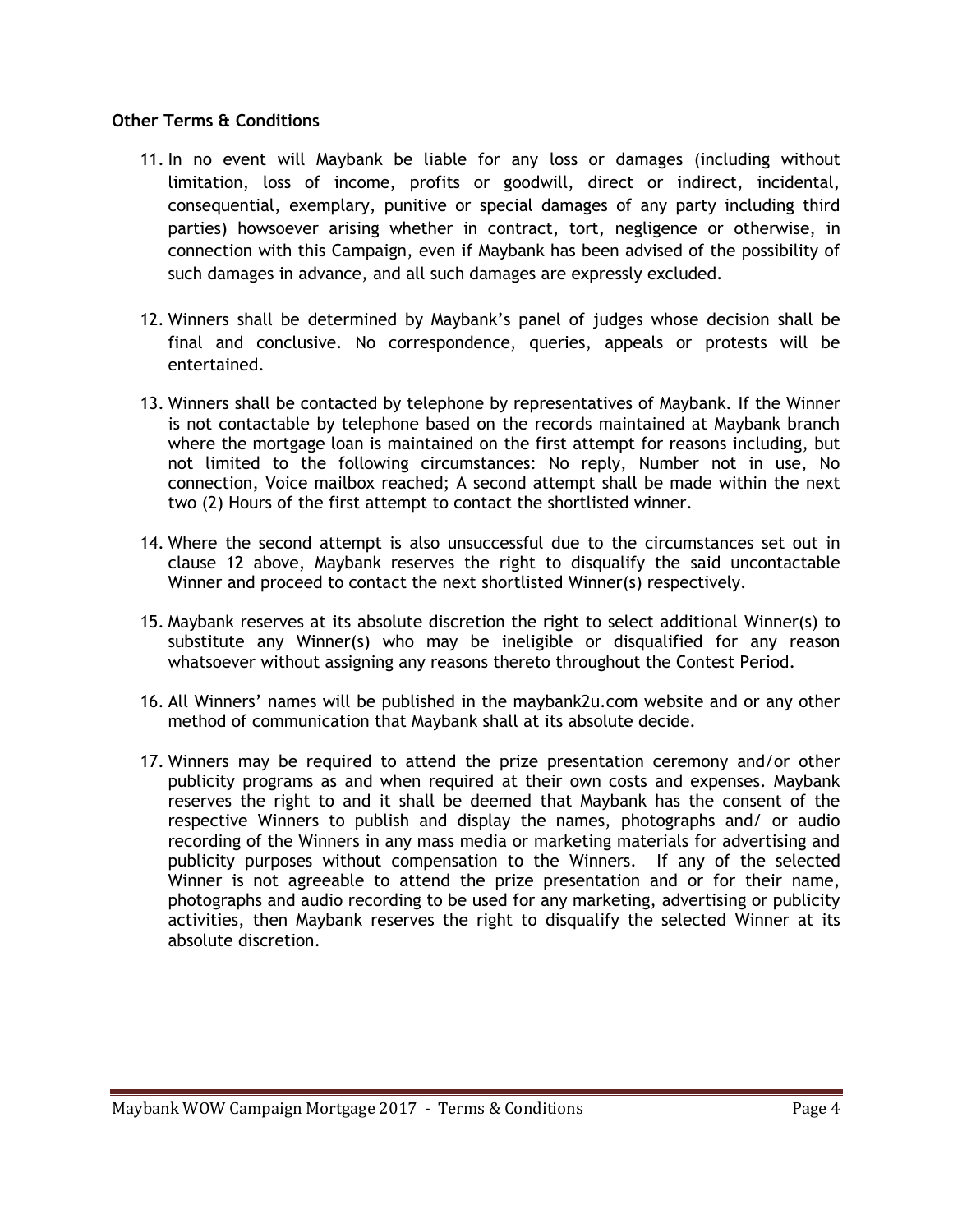18. Maybank reserves the right to cancel, terminate or suspend this Contest from time to time with twenty one (21) days' notice. For the avoidance of doubt, cancellation, termination or suspension by Maybank of this Contest shall not entitle the Eligible

Customer to any claim or compensation against Maybank for any losses or damages suffered or incurred by the Eligible Customer as a direct or indirect result of the act of cancellation, termination or suspension.

- 19. Maybank reserves the right at its absolute discretion to amend, delete or add to any of these Terms and Conditions from time to time with twenty one (21) days of prior notice.
- 20. By participating in this Contest, the Eligible Customer is deemed to have agreed to be bound by these Terms & Conditions and any decisions of Maybank.
- 21. Maybank's decision on all matters relating to this Contest and in case of any dispute, is final and binding on all Eligible Customers of this Contest and no correspondence will be entertained.
- 22. The Terms and Conditions of this Contest shall be governed by the Laws of Malaysia and subject to the exclusive jurisdiction of the Courts of Malaysia.
- 23. These Terms and Conditions, as the same may be amended from time to time pursuant to Clause 15 above, shall prevail over any provisions or representations contained in any other promotional materials advertising this Contest.
- 24. These Terms and Eligible Participants also agree and consent to such details including without limitation personal data or information being collected, processed and used by Maybank for;
	- a The purposes of the Contest;
	- b Marketing and promotional activities conducted in such manner as Maybank and Maybank Islamic see fit in any media including but not limited to any form of advertising or publicity media and materials such as audio and/or visual recordings published through newspapers, television networks, radio stations or online and digital media and on the Internet, without further express consent from the Eligible Participants. Marketing and promotion activities includes without limitation the use and/or publication of any details provided in and/or in connection to the entries, interviews material as well responses and related photographs. In this regard, each Eligible Participants agrees to co-operate and participate without further express consent and/or payment or consideration, in all reasonable advertising and publicity activities of Maybank and Maybank Islamic relation to the Contest.